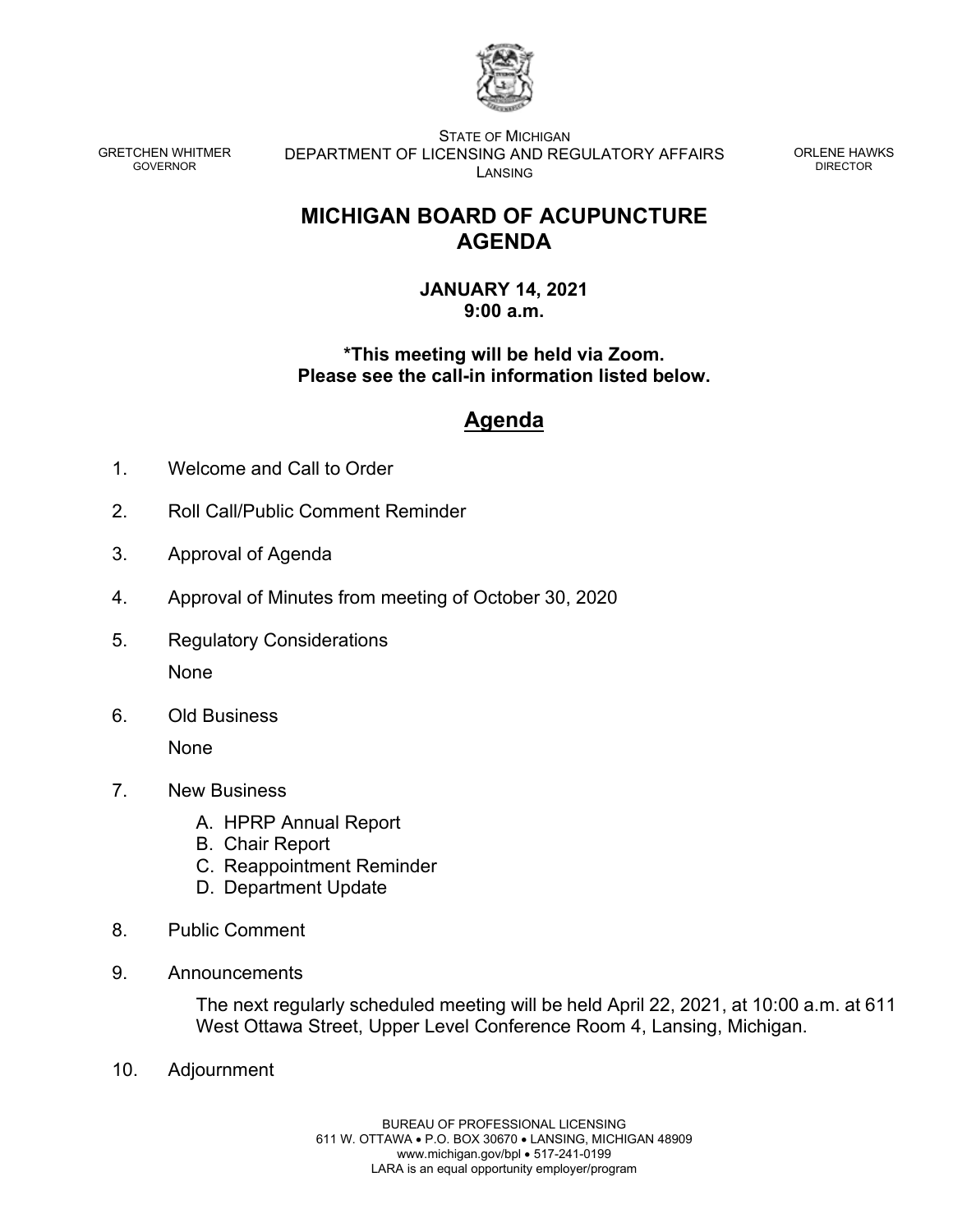Michigan Board of Acupuncture Agenda January 14, 2021 Page 2 of 3

## **NOTE:**

**\***Pursuant to MCL 153.263 and MCL 15.263a, to mitigate the spread of COVID-19 by practicing social-distancing measures, **the meeting scheduled for January 14, 2021 will be held virtually using Zoom.** All members of the public may attend and participate in this meeting by dialing the number below at the time of the meeting.

**Web Link:** [https://us02web.zoom.us/j/88128019276?pwd=L3FteThDOG9xVGRLcVhHT0svem5aZz09](https://gcc01.safelinks.protection.outlook.com/?url=https%3A%2F%2Fus02web.zoom.us%2Fj%2F88128019276%3Fpwd%3DL3FteThDOG9xVGRLcVhHT0svem5aZz09&data=04%7C01%7CBPL-BoardSupport%40michigan.gov%7C47367f7704484779e19f08d89dfff479%7Cd5fb7087377742ad966a892ef47225d1%7C0%7C0%7C637433069923833712%7CUnknown%7CTWFpbGZsb3d8eyJWIjoiMC4wLjAwMDAiLCJQIjoiV2luMzIiLCJBTiI6Ik1haWwiLCJXVCI6Mn0%3D%7C1000&sdata=99WqMFI48bOh1GFqJ5n77BGiL2qIrNVVMbDrmmd8Zv0%3D&reserved=0)

Password: 042172

## **Phone Number:**

Dial: 888-684-8852 Conference code: 335451

The meeting will begin at its regularly scheduled time, but members of the public may access the meeting at the above phone number 15 minutes before it begins.

To minimize disruptions, until the time designated by the Board for public comment, members of the public will be muted to the Board and other attendees and participants. During the time designated by the Board for public comment, members of public will no longer be muted and may participate and provide their comments by orderly speaking using the microphone on their phone. All existing Board rules regarding public comment (including rules designed to minimize disruptions and allow for full public participation) still apply.

All quorum rules still apply. In the event of a disconnection caused by the meeting host, the Board will be considered to be in recess. Every effort will be made to reestablish a publicly accessible connection. If the host is unable to do so within a period of 30 minutes from the time of the disconnection, the Board will adjourn and not address any new business until its next meeting. Any decisions made prior to the disconnection will be binding. The Board will not recess or adjourn due to technical or other issues experienced by individual members of the public that render them unable to attend or participate in the meeting.

Members of the public who are speech or hearing impaired may attend and participate in this meeting by dialing 7-1-1 and using the Michigan Relay service. More information about this service may be found at [https://www.michigan.gov/mpsc/0,9535,7-395-](https://www.michigan.gov/mpsc/0,9535,7-395-93308_93325_93425_94040_94041---,00.html) [93308\\_93325\\_93425\\_94040\\_94041---,00.html.](https://www.michigan.gov/mpsc/0,9535,7-395-93308_93325_93425_94040_94041---,00.html)